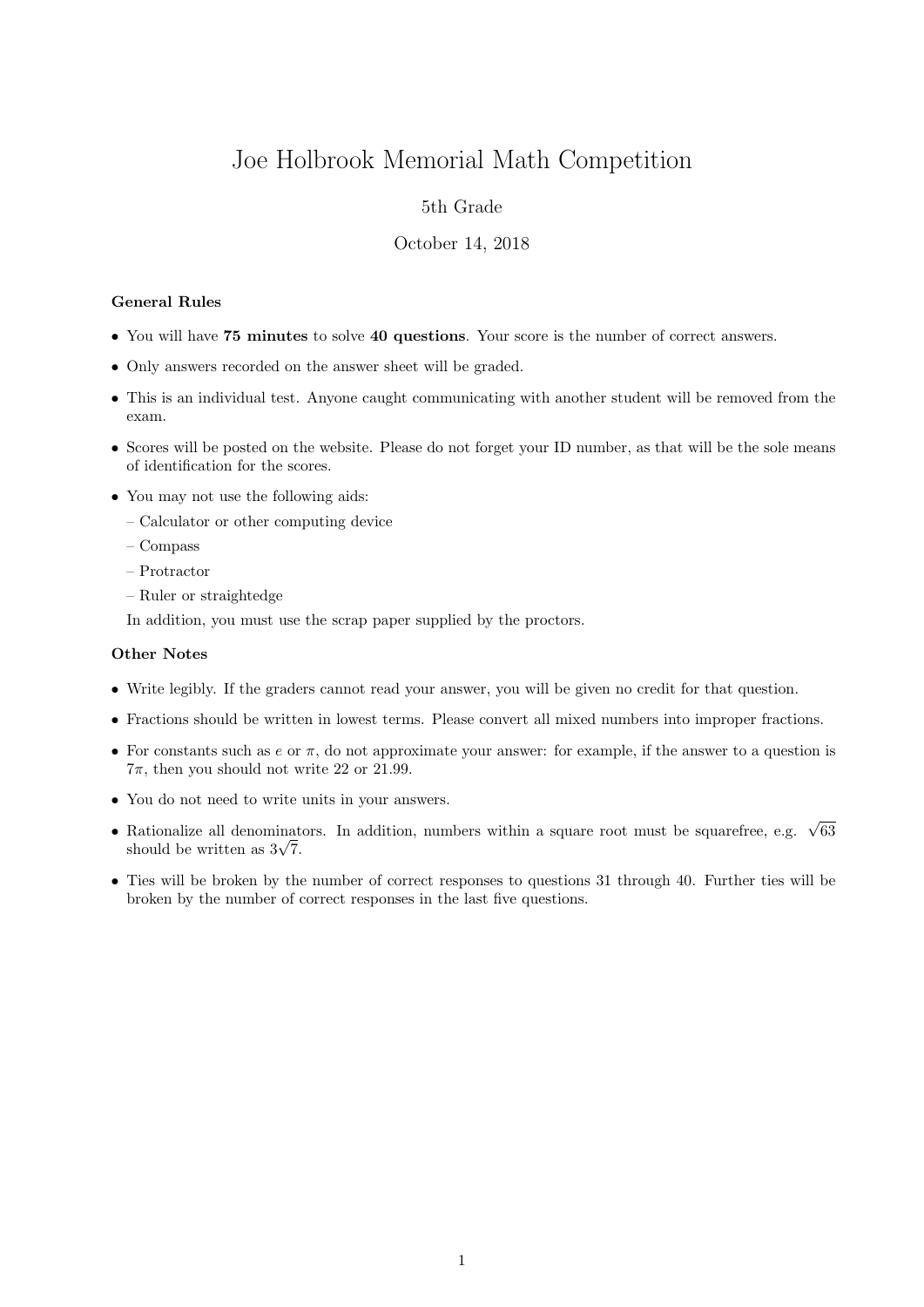- 1. Members of the BCA Math Team are writing problems. If they write 5 problems every minute, how long, in minutes, will it take for them to write 80 problems?
- 2. What is the value of  $2 \div (0 + 1) \cdot 8$ ?
- 3. What fraction of the months in a year have 31 days?
- 4. After Shalin got his driver's license, his friends gave him a chocolate cake. First, Shalin ate  $\frac{1}{3}$  of it. Then, Jenn ate  $\frac{2}{5}$  of what remained. What fraction of the cake was left?
- 5. A quarter of all students taking the JHMMC registered in August. If 130 students registered in August, how many total students are taking the JHMMC?
- 6. Lunch at the Bergen County Academies cafeteria costs four dollars. There are ten months in the school year, with eighteen school days each. Joe buys lunch (and nothing else) at the Bergen County Academies cafeteria on every school day. How much money, in dollars, will he spend over one entire school year?
- 7. Compute  $1009 + 190 + 910 + 9001$ .
- 8. What number lies halfway between  $\frac{1}{2}$  and  $\frac{1}{4}$ ?
- 9. Every day, a student solves three problems more than she did the day before. If she solved four problems on the first day, how many problems did she solve on the twelfth day?
- 10. Mikako the Monkey has a favorite positive number. She multiplies this number by 4 and then subtracts 11. Finally, she takes the square root of the result to get 3. What is Mikako's favorite positive number?
- 11. A hydra starts out with 20 heads, and grows 3 new heads every time one of its heads is chopped off. How many heads will the hydra have if 7 heads are chopped off one at a time?
- 12. Kelvin the Frog wants to buy 100 \$1 McDonald's chicken nuggets. Right now, he has \$25. He has a job from which he earns \$4 an hour, and he only works a whole number of hours. How many more hours does he have to work in order to afford the 100 chicken nuggets?
- 13. Herb eats  $\frac{1}{4}$  of a pizza and Anna eats half of the remaining pizza. How much of the pizza is left?
- 14. What is the positive difference between the sum of the factors of 2018 and the number of factors of 2019?
- 15. In how many ways can 2019 be written as the sum of two prime numbers (where order does not matter)?
- 16. Autumn is stuck in traffic because there are cows crossing the road! The cows cross the road one at a time and a different cow crosses immediately after the one in front of it. Adult cows take 2 minutes to cross, but baby cows take 5 minutes. If Autumn had to wait exactly 38 minutes for all the cows to cross and she saw exactly 10 cows while she was waiting, how many baby cows did she see (each cow is either an adult or baby)?
- 17. How many digits are in the base-10 representation of  $1234567^2$ ?
- 18. Alan's calculator only has the operations of multiplying by 2 and adding 1 to the number on the screen. His calculator starts with the number 2. What is the minimum number of operations that Alan has to use to get to the number 35?
- 19. An infinite line of dominoes labeled  $1, 2, 3, \ldots$  is placed in a line in that order. The domino labeled 1 is knocked over with probability 1. For  $n \geq 2$ , if the domino labeled  $n-1$  is knocked over, then the domino labeled n gets knocked over with probability  $\frac{n}{n+1}$ . What is the probability that the domino labeled 2018 will be knocked over?
- 20. Andrew the Sun Bear has taken five 100-point math tests. His average score on these five tests is 94. What minimum score must Andrew get on his sixth math test in order to raise his average to 95?
- 21. Let x be a positive integer so that  $lcm(4, x) = 100$ . What is the sum of all possible values of x?
- 22. At a dance, there are 120 people. Some are paired up so that there are 48 couples. What is the probability that a randomly selected person is not in a couple?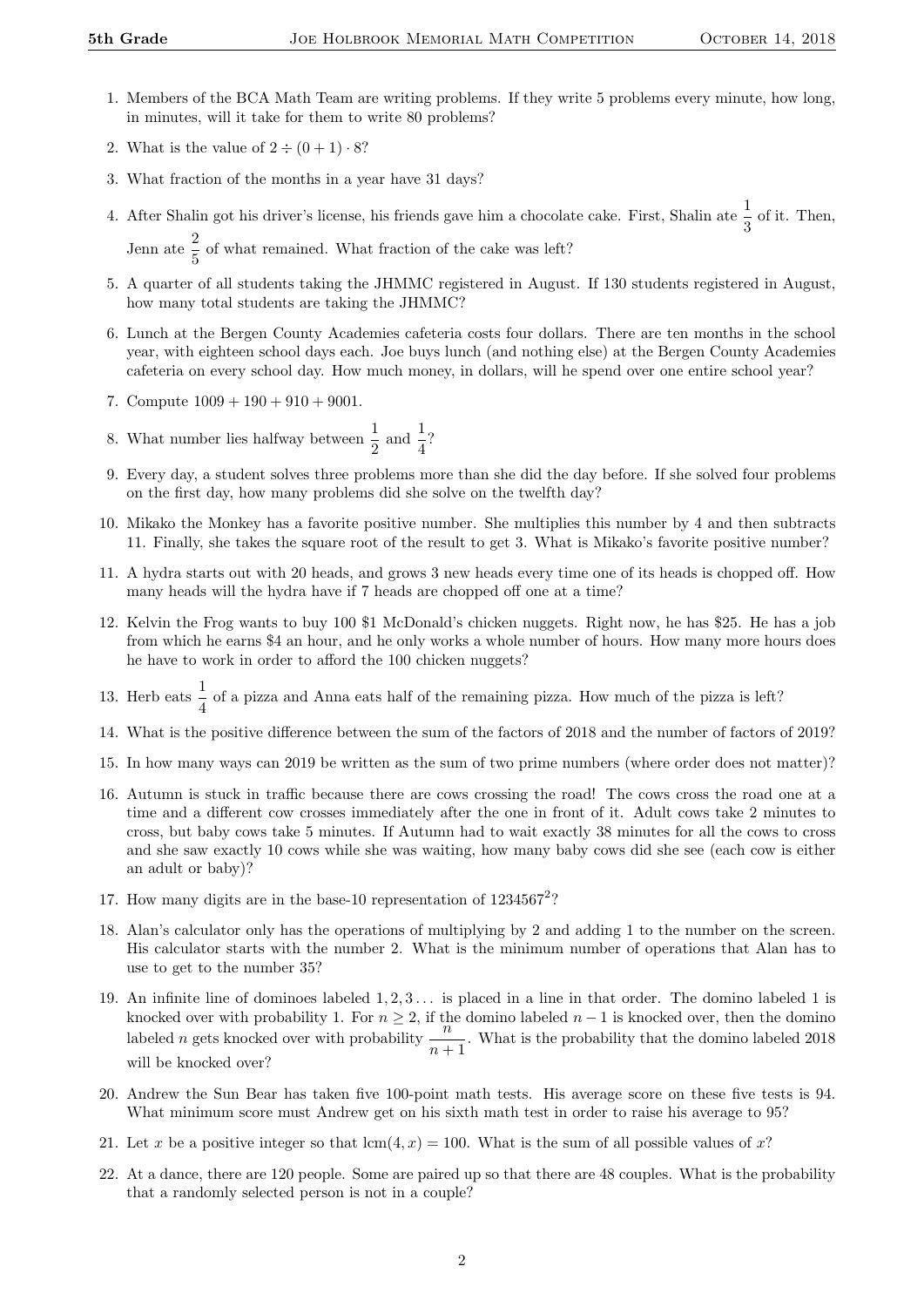- 23. Oh, no! The right half of a standard 2-hand 12-hour analog clock is blocked! For how many hours in a 24-hour day is at least one of the hands not visible?
- 24. Sort the numbers in {4, 8, 12, 6, 9, 3} such that to get from each number to the next, one must either multiply by 2 or divide by 3. Your answer should be an ordered six-tuple of the form  $(a, b, c, d, e, f)$ .
- 25. A monarch is being served food, which comes in the form of a row of 4 pieces of chocolate and 4 pieces of steak, in some order. However, the server is a greedy man, and will take pieces of chocolates for himself and replace them with pieces of kale. Assuming the server can choose as many pieces of chocolate as he wants (or none at all), how many possible orders of food can the monarch receive?
- 26. A lamb is tied to a post located at the origin of the coordinate plane by a rope that measures 6 units. The farmer who owns the lamb also keeps two wolves tied up at  $(6, 6)$  and  $(-6, -6)$  with ropes that measure 6 units. What is the area of the region that the lamb can wander in without being in the range of the wolves? (Note: all motion is restricted to the coordinate plane.)
- 27. Triangle ABC has altitude AH with H lying on BC. Given that  $AB = 13$ ,  $AH = 12$ , and  $BC = 14$ , find AC.
- 28. Two circles are centered at point O, one with radius 3 and one with radius 5. AB and CD are both diameters of the larger circle. Let points  $E$  and  $F$  be the intersection points of  $AB$  with the smaller circle, and G be an intersection point of CD with the smaller circle (see figure). Find the ratio of the areas of triangle  $ABD$  and triangle  $EFG$ .



- 29. Eric wants to take a screenshot of how long he's been facetiming his friend, but being the mathematician he is, he refuses to take the picture unless the time is a palindrome and has at least one 5 in it. The app displays the time in the form of H:MM:SS; for example, the time of 3 hours 7 minutes and 21 seconds would be displayed as 3:07:21. Unfortunately, Eric just missed screenshotting at 3:45:43. For how many more seconds do the two friends have to talk until Eric can take a screenshot that satisfies his two requirements?
- 30. Let the roots of the polynomial  $x^2 + 5x 17$  be p and q. What is the value of  $\frac{p}{q} + \frac{q}{p}$  $\frac{q}{p}$ ?
- 31. Elaine finds herself at the origin and wants to travel to the point (1, 5). On each turn, she can only go one unit up and one unit left OR one unit up and one unit right. If Elaine has an infinite number of turns, in how many ways can she accomplish her goal?
- 32. Shrek has a magic knife that can cut a slice of cheese in the ratio  $1 : x$  for some fixed real  $0 < x < 1$ . Shrek uses the knife to cut a slice of cheese into two slices. Shrek uses the knife a second time to cut the bigger slice into two more slices. This procedure yields three pieces of cheese. It turns out that when the two smallest pieces are put together, they yield a slice of cheese which is identical to the largest piece. Find x.